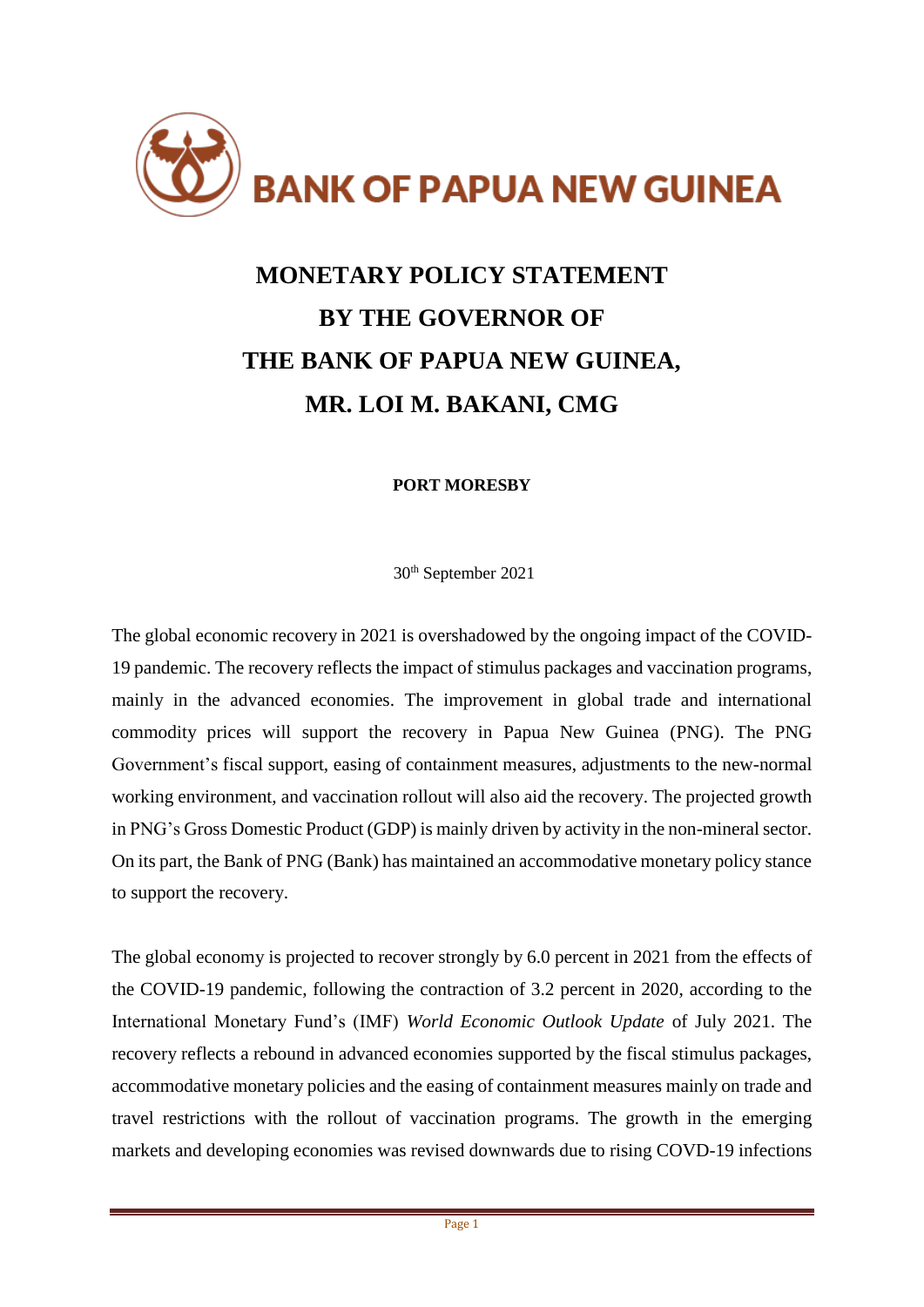and low rates of vaccination. For 2022, the IMF forecasts global economic growth of 4.9 percent.

The Bank projects real GDP in 2021 to grow by around 1.0 percent, compared to the earlier forecast of 2.5 percent in the March Monetary Policy Statement (MPS) (see Chart 1). The lower than expected recovery for 2021 is mainly due to the projected decline in the mineral sector and uncertainties associated with the ongoing impact of the COVID-19 pandemic. The growth in the mineral sector is revised downwards mainly due to the continued closure of Porgera Gold mine, while the non-mineral sector is expected to remain resilient. The expected growth in the non-mineral sector reflected favourable international prices, increased production, further easing of COVID-19 containment measures and the Government's price support and freight subsidy programs for selected agricultural commodities. Preliminary survey data available to the Bank also points to higher employment in the second half of 2021, compared to the first half. Growth in employment is expected to be broad-based reflecting adjustments to the newnormal working environment, with higher activity in the agriculture/forestry/fishing, wholesale and retail, manufacturing, mining and the other services sectors.

For the medium term, the reopening of Porgera Gold mine and commencement of other resource projects currently in the pipeline should boost growth. The Bank is also mindful of the negative impact on economic activities from the ongoing COVID-19 pandemic and the risks associated with it.



*Source: National Statistical Office (actuals to 2018), Department of Treasury (estimates for 2019 & 2020) and Bank of PNG (projections for 2021-2023)*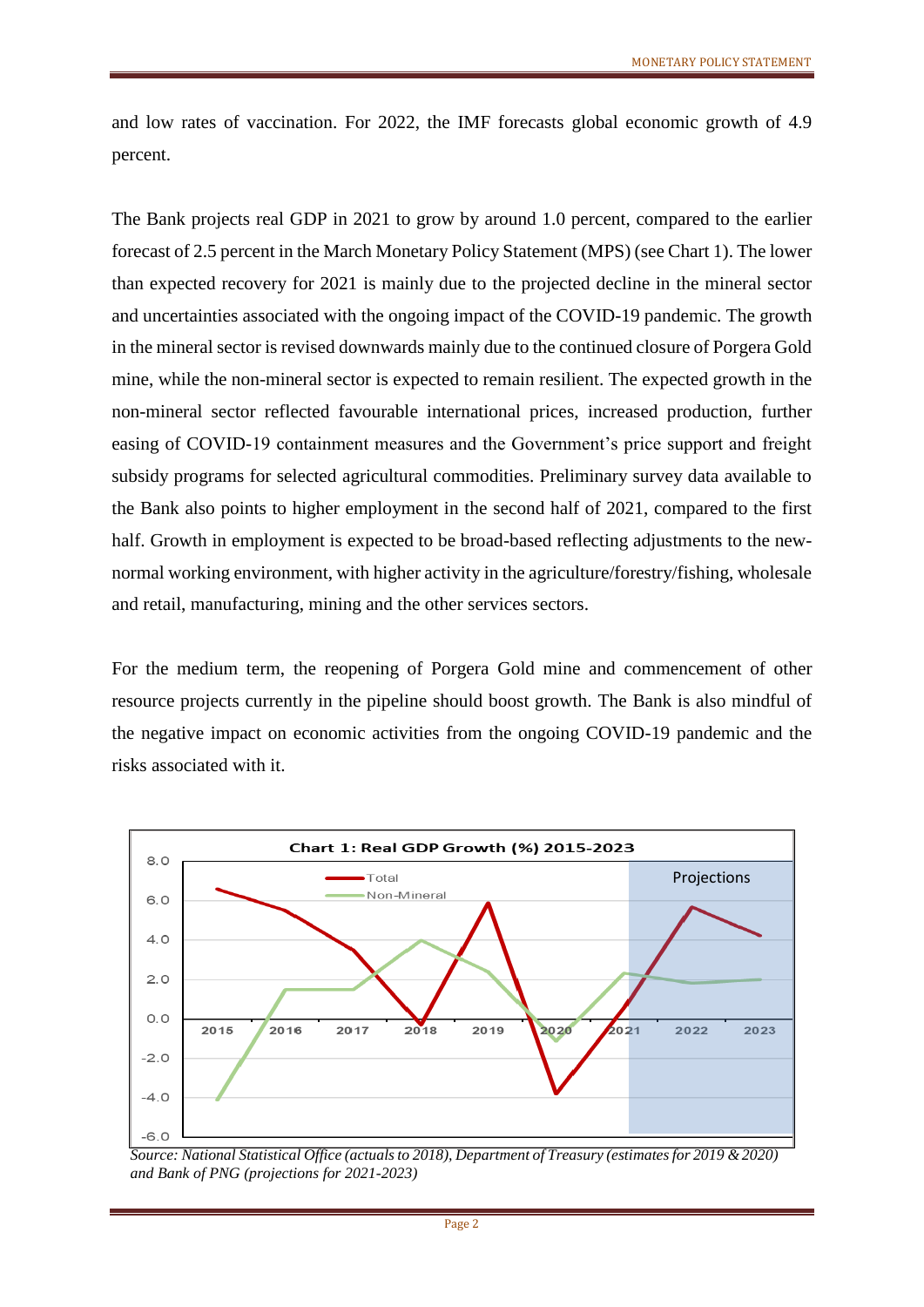In the 2021 Mid-Year Economic and Fiscal Outlook (MYEFO) report, total revenue and grants for the first six months of 2021 was K5,506.4 million (42.3 percent of budget), 14.3 percent higher than in the corresponding period of 2020. Total expenditure was K8,196.9 million (41.8 percent of budget), 18.7 percent higher than in the same period of 2020. This gives a deficit of K2,690.5 million, compared to K2,085.8 million in June 2020. The outcome was due to higher recurrent expenditure mainly on goods and services, and compensation of employees. Capital expenditure also increased by 57.4 percent, compared to June 2020. To finance the deficit, there was a net external financing of K753.4 million, mainly from the Japanese International Cooperation Agency (JICA) and a net domestic financing of K1,937.1 million.

The 2021 National Budget has a planned deficit of K6,612.8 million or 7.3 percent of nominal GDP. To finance it, the Government plans to raise K4,612.8 million from external sources. In August 2021, the IMF approved an increase in Special Drawing Rights (SDR) allocations to assist member countries deal with the impact of the COVID-19 pandemic. Accordingly, PNG received an increase of SDR252.3 million (K1,254.6 million). The Government has indicated to use the SDR allocation as part of the external financing in the budget. Given this is a SDR allocation, the Government is not required to repay it, but only service the interest payments and other charges. With the strong external support for the budget in this challenging environment, the Government should continue with its revenue raising reforms, ensure prudent fiscal management and prioritize development projects and programmes to support the recovery.

Total public debt was K33,666.9 million in 2019, K40,168.1 million in 2020, and is projected to be K46,464.3 million in 2021. The increases reflect higher deficit financing of the budget due to the decline in Government revenue. The debt-to-GDP ratio was 40.0 percent in 2019, 49.2 percent in 2020 and is projected to be 51.1 percent in 2021. These compare with the Fiscal Responsibility Act (FRA) limit of 45.0 percent in 2019 and 60.0 percent for 2020 and 2021. While debt levels have increased, when put to productive use, the borrowed funds would expand the revenue and export base of the country, and contribute to debt sustainability.

The Government continues to use the Temporary Advance Facility (TAF) with the Bank to support cash-flow mismatches. The existing TAF limit of K1,500.0 million calculated in 2020 is based on 12.0 percent of the average revenue and grants in the previous three years. Any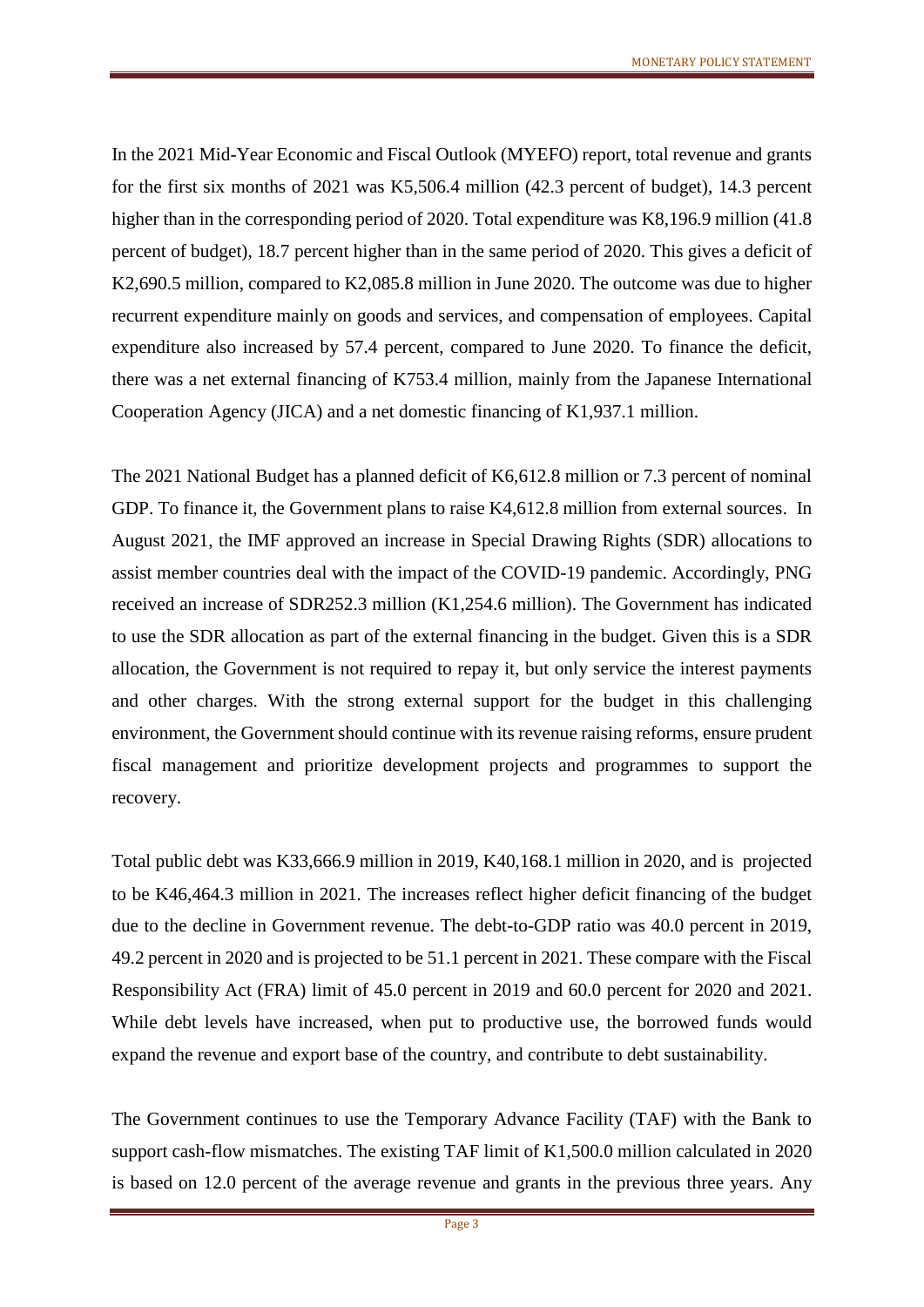outstanding balances under the TAF are to be fully repaid by November 2021, one year after the first drawdown. A new limit will then come into effect. Given that drawdowns under the current TAF are much lower than the limit, the Government should reduce the level for calculating the TAF to between 5.0 percent and 8.0 percent. This would also be in line with international practice.

The overall balance of payments (BOP) recorded a deficit of K812.9 million in the first half of 2021, compared to a surplus of K43.5 million in the corresponding period of 2020. This outcome was due to a deficit in the capital and financial account, which more than offset a surplus in the current account. The outcome in the capital and financial account was mainly due to higher net balances in offshore foreign currency accounts of mineral companies and debt service payments by the mineral companies and the Government. The surplus in the current account was mainly due to higher production and favorable international prices for all the major export commodities, except for logs and tea. The development in the current account reflects the recovery in the world economy. The Bank projects a turnaround in the overall BOP to a surplus in the second half of 2021, mainly driven by the current account.

For 2021, the Bank projects a surplus of K232.3 million in the overall BOP driven by a higher surplus in the current account reflecting the recovery in the global economy. The current account is projected to be in a surplus of K19,856.4 million due to higher international prices and production of most export commodities. The capital and financial account is projected to be in a deficit of K19,624.2 million, mainly reflecting external debt service payments by the mineral companies and the Government (see Chart 2).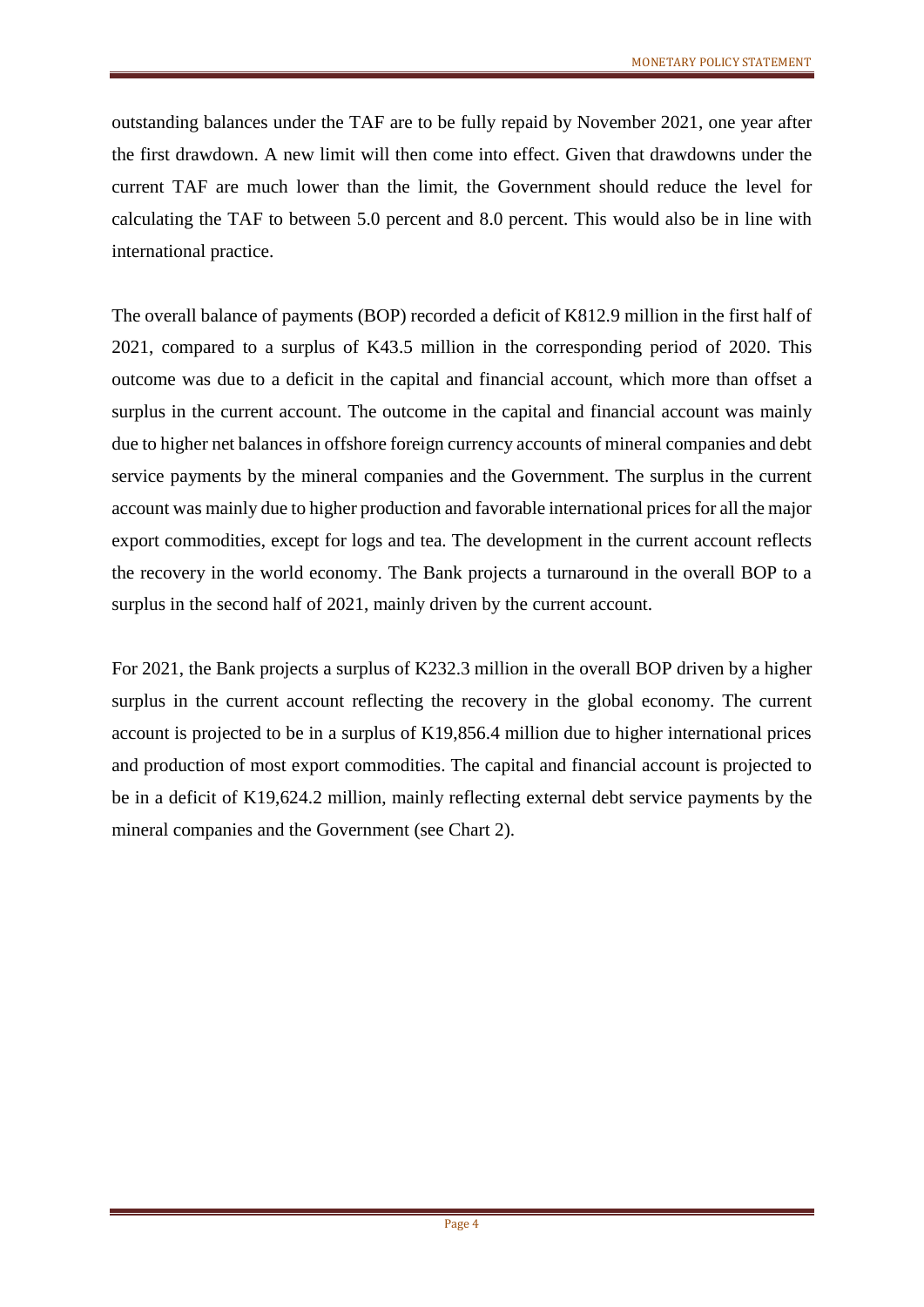

In the medium term, the overall BOP positions are projected to be in deficits, reflecting net outflows in the capital and financial account, which more than offset surpluses in the current account. The projected current account surpluses would be driven by both mineral and nonmineral export receipts, stemming from higher international prices and production of most major export commodities and reopening of the Porgera Gold mine. The projected deficits in the capital and financial account would mainly reflect high net balances in the foreign currency accounts of mineral companies, combined with debt service payments by the Government. The overall BOP outlook would improve if the Papua, Pasca A and P'nyang LNG projects, and the Wafi-Golpu gold project come on stream.

As at 30<sup>th</sup> June 2021, the gross foreign reserves was US\$2,491.8 (K8,625.1) million, compared to US\$2,709.4 (K9,437.9) million at the end of December 2020. This is sufficient for 8.6 months of total and 16.2 months of non-mineral import covers. As at  $28<sup>th</sup>$  September 2021, the gross foreign exchange reserves increased to US\$2,611.4 (K9,004.8) million. The increase reflected the inflow of the SDR allocation from the IMF.

The kina exchange rate was stable against the US dollar (USD), while it appreciated against the Australian dollar (AUD), between the end of December 2020 and 28<sup>th</sup> September 2021. The kina was unchanged at US\$0.2850 against the USD, while it appreciated against the AUD from A\$0.3699 to A\$0.3900, reflecting cross-currency movements as the AUD weakened against the USD. The favorable inflows to the foreign exchange (FX) market was mainly from the mineral sector. These were able to meet most of the import demand as the economy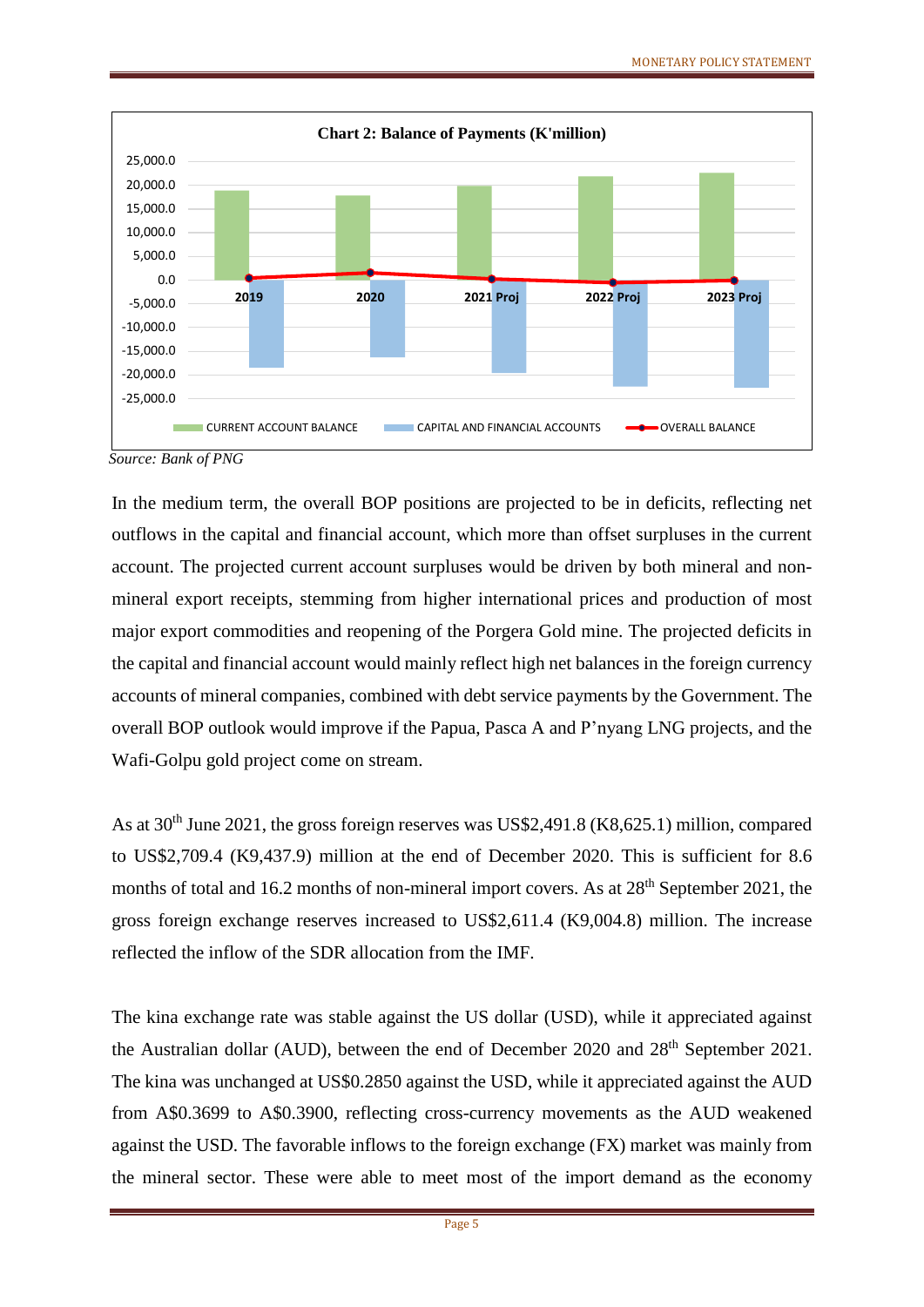continues to recover from the COVID-19 pandemic (see Chart 3). The Bank's interventions of K1.7 billion over the same period also helped clear some of the orders in the market. These have resulted in a significant reduction in the clearing time of large import orders to between two to three months, while small orders continue to be cleared on time.



The annual Trade Weighted Index (TWI) declined by 9.4 percent in the June quarter of 2021, compared to a decline of 10.7 percent in the previous quarter. The decline reflected the depreciation of the kina against the currencies of PNG's major trading partners. The annual Real Effective Exchange Rate (REER) depreciated by 6.8 percent in the June quarter of 2021, compared to a depreciation of 5.9 percent in the previous quarter. This outcome was due to the depreciation of the kina and higher foreign inflation over the second quarter of 2021. The depreciation of REER implies an improvement in the competitiveness of PNG's exports (see Chart 4).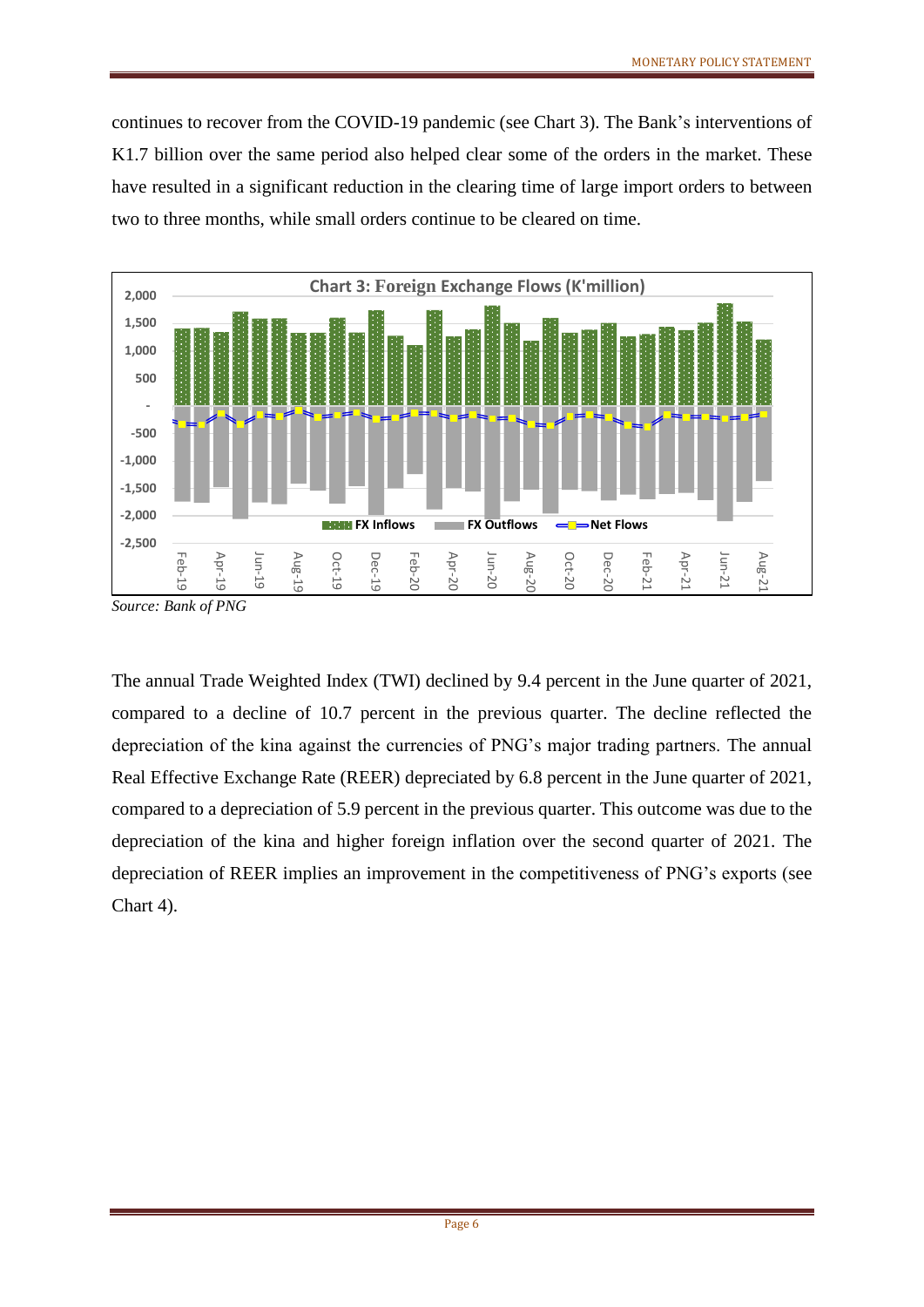

*Source: Bank of PNG*

The kina exchange rate is claimed to be overvalued and less convertible given the high FX outstanding orders. The Bank notes these comments, but advises that the floating exchange rate regime introduced in 1994 remains in place. The kina exchange rate against the USD and AUD has significantly depreciated up to 2003, and thereafter remained relatively stable (see Chart 4). The exchange rate movements and FX flows in the market reflect the underlying structural conditions in the economy, characterized by a shallow financial market, with limited competition and few major FX suppliers, mainly from the large enclave mineral sector. This sector benefits significantly from various generous tax concessions and with much of the export receipts kept offshore as allowed for under the Project Development Agreements (PDAs). If these flows come in, including the State's interest in the extractive industry, they will adequately meet the FX demand. The non-mineral export sector has a limited capacity and without the necessary infrastructure, is unable to fill the gap. Thus, the exchange rate movements reflect the prevailing market conditions and should not be relied upon as the remedy to addressing the external imbalance. Any large depreciation in the nominal kina exchange rate may not necessarily bring about the desired supply response but can lead to high inflation (see Box 1). A significant increase in inflation will seriously affect the welfare of average Papua New Guineans, including the rural population. It is therefore important that the Government implements cohesive policy measures to grow the export base and encourage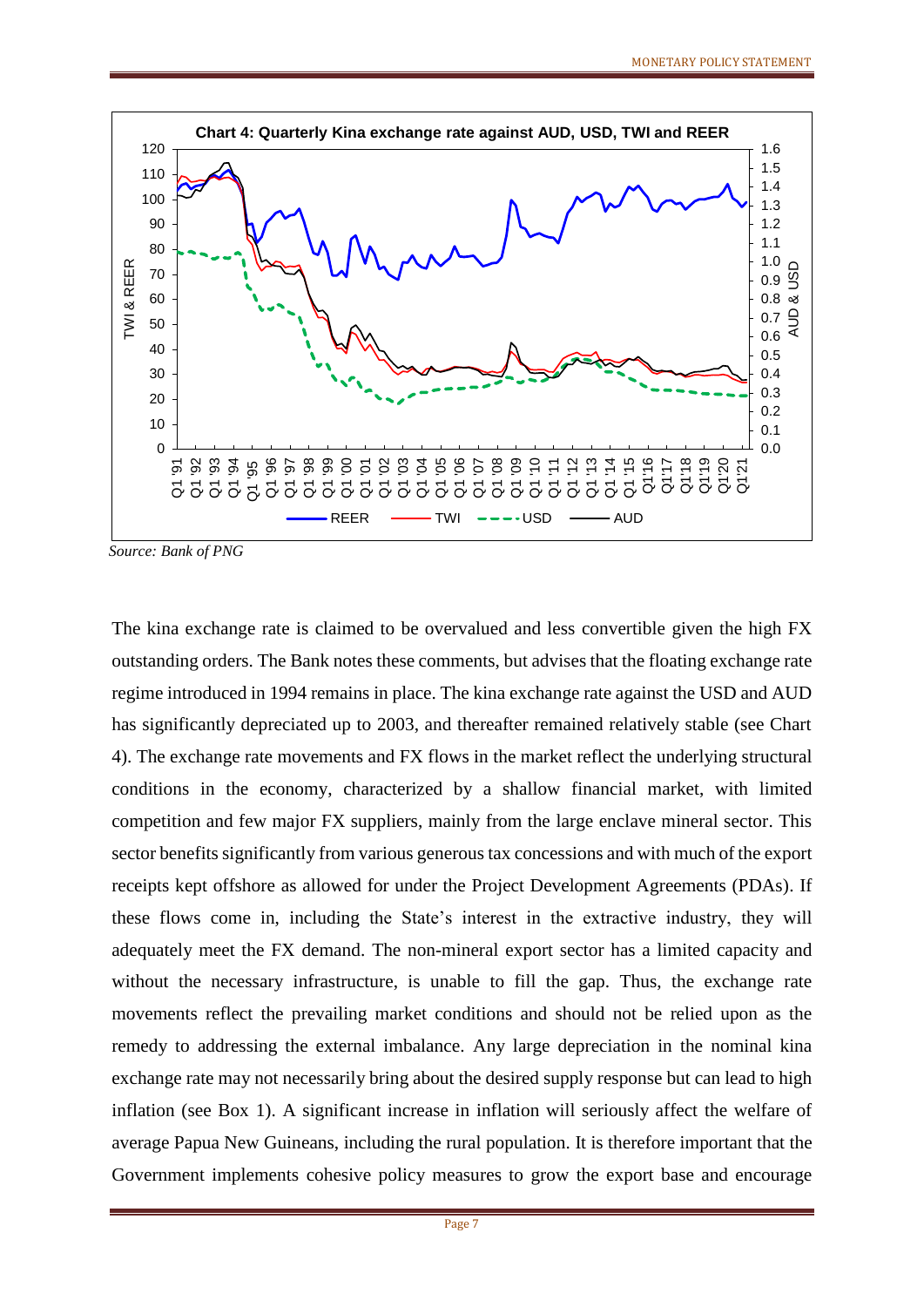import substitution. This would include addressing structural impediments such as: improving infrastructure; accelerate reforms to the mining, oil and gas sector legislations; increasing the State's revenue from resource projects; increase downstream processing; and supporting the non-mineral export sector to access markets. In the medium to long term, these would improve FX liquidity and functioning of the FX market, as well as support the free-floating exchange rate regime.

Annual headline inflation outcome, as measured by the Consumer Price Index (CPI) and released by the National Statistical Office (NSO), trended downward from a peak of 6.3 percent in the June quarter of 2020 to 3.3 percent in the June quarter of 2021. This was due to lower prices of betelnut, medical services, restaurant services and hotel accommodations, mainly reflecting easing of the containment measures of the pandemic. The annual underlying trimmed mean and exclusion-based measures were 3.8 percent and 5.1 percent, respectively. The underlying measures, however, continue to increase due to high imported inflation from PNG's major trading partners, reflecting the recovery in the global economy.

For 2021, the Bank maintains its forecast made in the March MPS for the annual headline inflation to be around 4.5 percent, driven by higher foreign inflation, especially in food and oil prices, as the recovery in the global economy continues in the second half of the year (see Chart 5). Prices driven by domestic factors, mainly the seasonal items, are expected to remain low. The forecasts for the underlying inflation measures are revised upwards from the March MPS, to between 3.0 percent and 3.5 percent. The upside risks to these projections would include disruptions to domestic and external supply chains if the infection rate of COVID-19 is not adequately contained and, any natural disasters occur. Further increase in global inflation would add to the upside risks. Over the medium term, headline inflation is projected to be lower around 4.0 percent, with expected easing in foreign inflation as the global economy normalizes.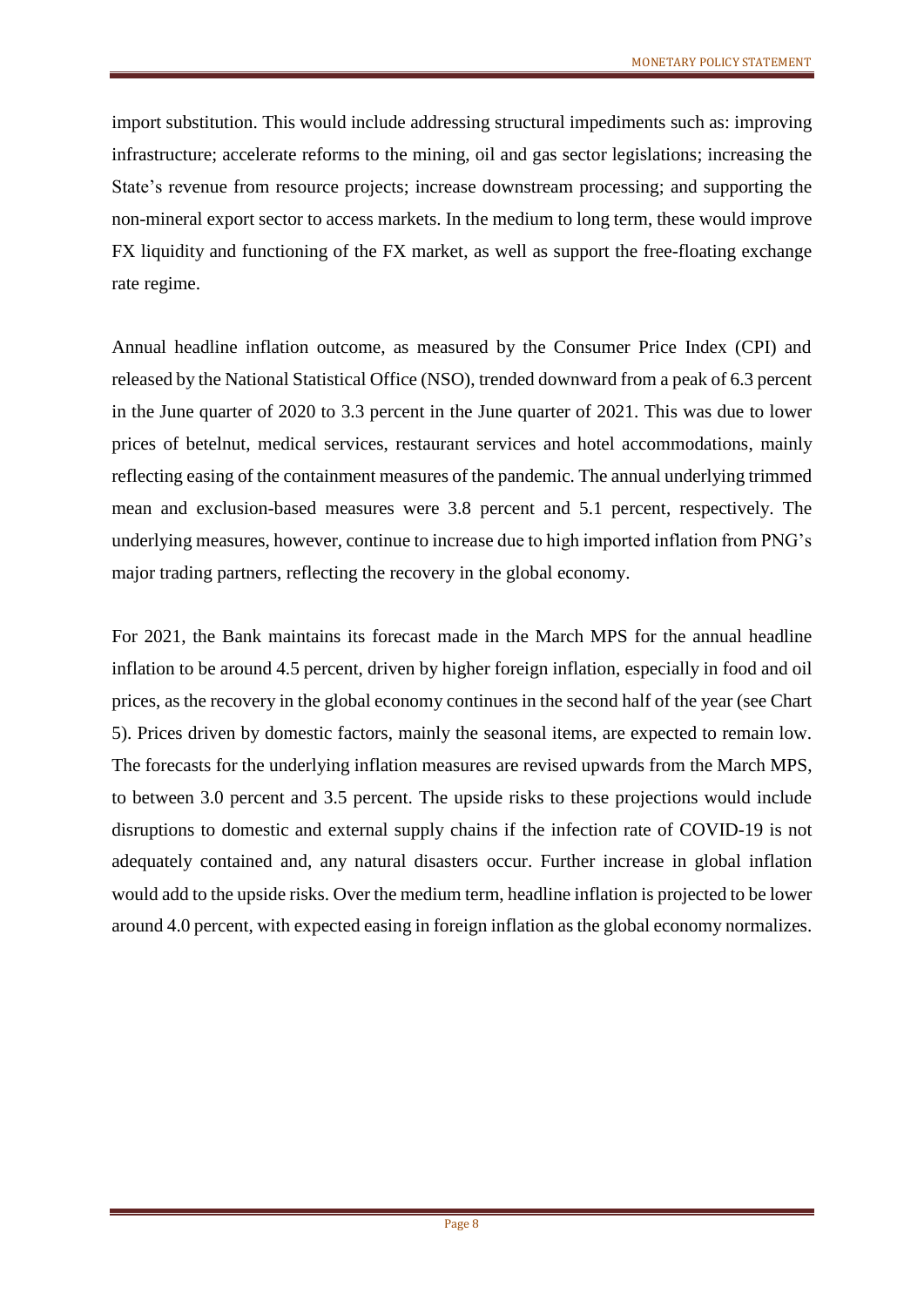

*Source: NSO (actuals to June 2021) & Bank of PNG (projections for 2021, 2022 and 2023)*

Between April and September 2021, the Bank continued with its accommodative stance of monetary policy by maintaining the policy signalling rate, the Kina Facility Rate (KFR), at 3.00 percent. It mainly utilised its Open Market Operations (OMO) tools to manage liquidity. Between the end of December 2020 and June 2021, there was a net injection of K431.5 million through trade in Government securities and a net diffusion of K73.6 million from Central Bank Bill (CBB) and CBB Tap Facility.

Kina Bank reduced its Indicator Lending Rate (ILR) to 6.25 percent in June 2021, from 11.65 percent whilst the other commercial banks maintained their ILRs between 10.00 percent and 11.70 percent. As a result, some lending interest rates on various products, as well as fees and charges, were reduced. The weighted average lending rate declined to 7.69 percent in June from 8.33 percent in March 2021, while the weighted average rate for deposits declined to 0.29 percent from 0.86 percent over the same period.

Broad money supply increased by 12.2 percent over the year to June 2021, driven by increases in the net domestic assets (NDA) and the net foreign assets (NFA). The increase in NDA reflected net purchases of Government securities mainly by commercial banks and financial institutions, including the superannuation funds. The increase in NFA was mainly due to the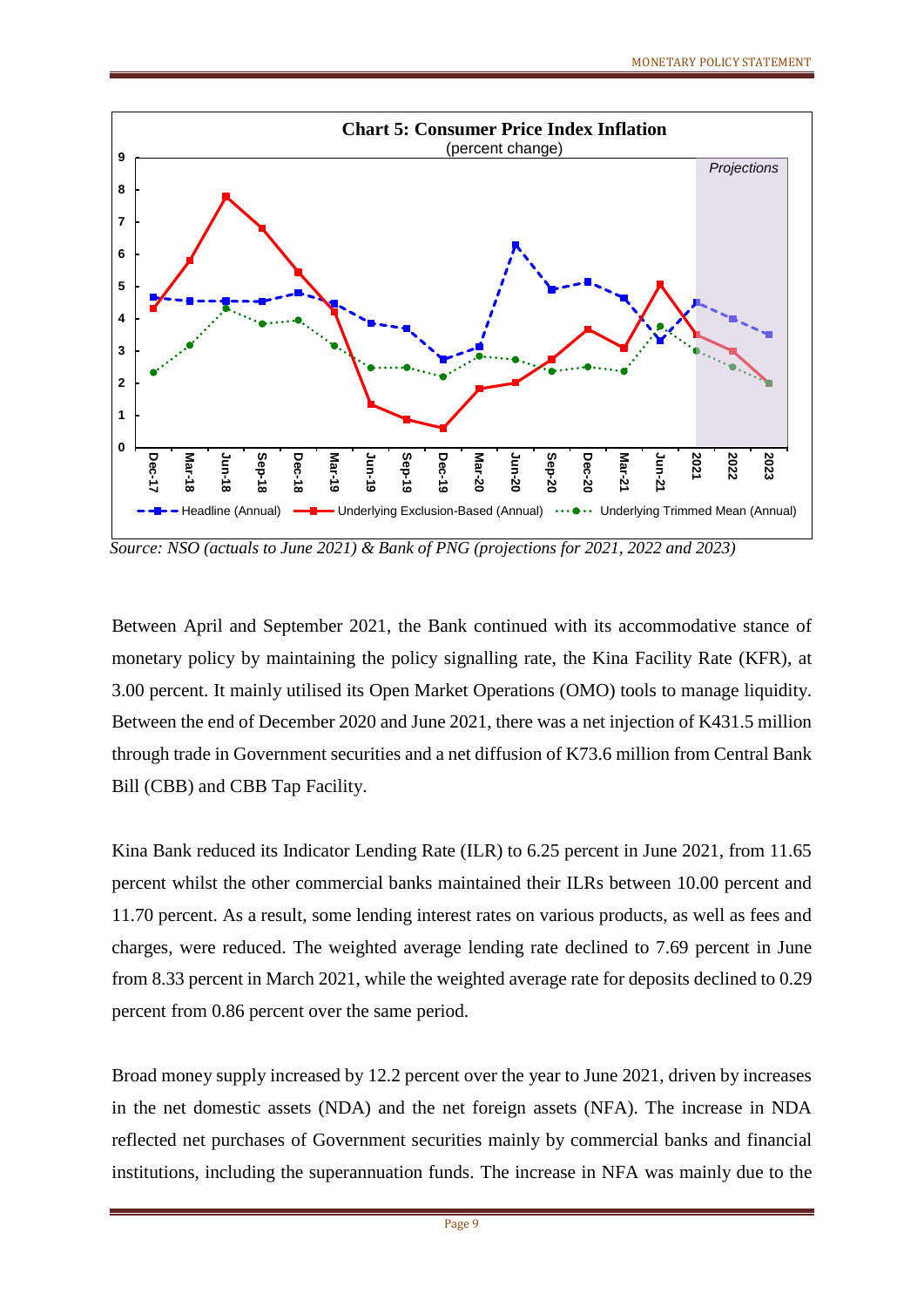Government's external borrowings for budget financing. Private sector credit (PSC) increased by 0.4 percent over the same period. Firms utilized their overdraft facilities for operational purposes, while borrowings under term loans for investment increased marginally reflecting the uncertainties in light of the pandemic. Monetary base increased by 14.5 percent over the year to June 2021, due to increases in deposits of commercial banks at the Central Bank and currency in circulation. This was driven by the increases in NFA and net claims on Central Government.

For 2021, the growth in the broad money supply is revised to 9.8 percent, higher than the 6.2 percent projected in the March MPS. This upward revision reflected the planned Government spending associated with the additional SDR allocation. The projected growth in broad money supply reflects an increase in the NDA, more than offsetting a decrease in the NFA. The increase in NDA is due to an increase of 12.8 percent in net claims on Central Government, reflecting increased holdings of Government securities. An increase of 3.0 percent in the PSC, although lower than the earlier projection of 6.0 percent, also contributes to the increase. In line with these developments and projections, the monetary base is projected to increase by 3.3 percent, compared to the projection of 3.9 percent in the March MPS. The projected growth in broad money and PSC are expected to support economic activity.

Considering the macroeconomic developments and projections for 2021, the Bank will maintain an accommodative stance of monetary policy in the next six months. It will closely monitor developments in inflation and other macroeconomic and financial indicators, and will make adjustments to its policy stance to ensure macroeconomic stability.

Monetary policy is implemented through the reserve money framework by setting the policy rate with the aim of influencing domestic market interest rates. This involves managing liquidity in the banking system through the OMO to influence interest rates to achieve and maintain price stability. The OMO involves trade in Government securities and CBBs in the primary and secondary markets, and repurchase agreements with the commercial banks. The MPS provides the overall policy stance for the next six months, while the monthly policy rate, the KFR, signals this stance or any changes through an announcement by the Bank.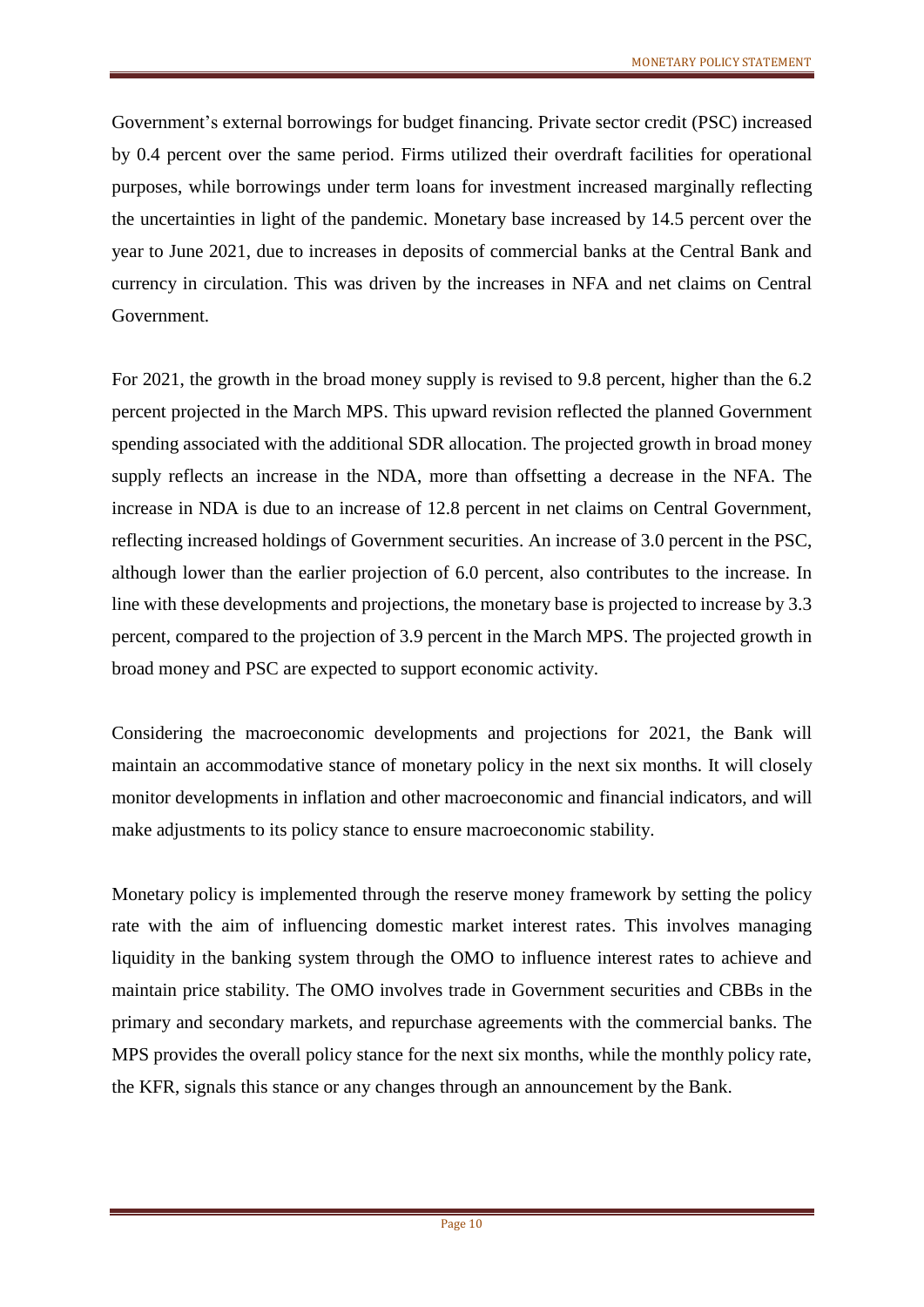#### **Box 1: The Current State of the Foreign Exchange (FX) Market**

The functioning of the FX market is determined by the supply of and demand for foreign currency. For PNG, the supply of FX is mainly from export proceeds, Government external loans and grants, and foreign direct investments. The demand for FX are mainly for import of goods and services, external debt servicing, dividend and income repatriation, and other remittances. The term of payment of physical goods other than non-goods (service, dividends, transfers and capital relatedflows) usually allows for up to two months before final remittances are done. The current FX orders are within this timeframe and therefore should not be misconstrued as outstanding orders.

After the float of the kina in 1994, the kina exchange rate has depreciated against the USD and AUD up to 2003, and thereafter remained relatively stable. The country did not take advantage of this opportunity to develop a robust nonmineral sector where the bulk of the population is engaged in, for employment, exports and revenue generation. The Government's focus then, however, was mainly on the enclave extractive sector. With the special concessions allowed under the various PDAs, export proceeds of mineral companies are kept in their foreign currency accounts (FCAs) abroad. The country therefore did not fully benefit from sustained FX inflows. A significant structural shift occurred since 2012 with the development of the PNG LNG Project. This contributed to the huge current account surpluses, but without corresponding flows into the FX market. This has undermined the proper functioning of the FX market and its exchange rate setting role.

Given the development in the FX market and the exchange rate, a number of external researchers have suggested that the kina is overvalued and not convertible. Therefore, a large depreciation in the exchange rate is needed to attain external balance and support non-mineral private sector activity, especially for exports and import substitution. However, the Bank's own internal assessment shows that a large depreciation may not necessarily lead to the desired supply response in the non-mineral private sector due to structural impediments. It also shows that activity in the non-mineral private sector is mainly driven by international commodity prices, domestic prices and Government spending relative to the impact of kina depreciation. Since the floating, the kina has depreciated by around 73.0 percent in nominal terms, while the impact on the supply response on agriculture production has been minimal. The large depreciation would also have a minimal impact on inflows by the mineral sector, and portfolio inflows.

Given that PNG is an import dependent economy, a large depreciation will increase the import prices and domestic inflation, which would adversely affect people's welfare. For instance, a proposed 20.0 percent depreciation of the nominal exchange rate would lead to an increase in inflation of around  $8.0 - 10.0$  percent, and a further 13.0 percent depreciation will lead to inflation increasing further by around  $6.0 - 8.0$  percent. This would give a total of  $14.0 - 18.0$  percent increase over a three-year period. If other determinants of inflation are taken into consideration, inflation would be much higher.

The exchange rate movement is a reflection of the prevailing structural conditions of the economy, and therefore must not be seen as the remedy to addressing the external imbalance. While the Bank has undertaken measures to improve the functioning of the foreign exchange market, it is imperative for the Government to have cohesive policy measures to improve and diversify the export base and encourage imports substitutions.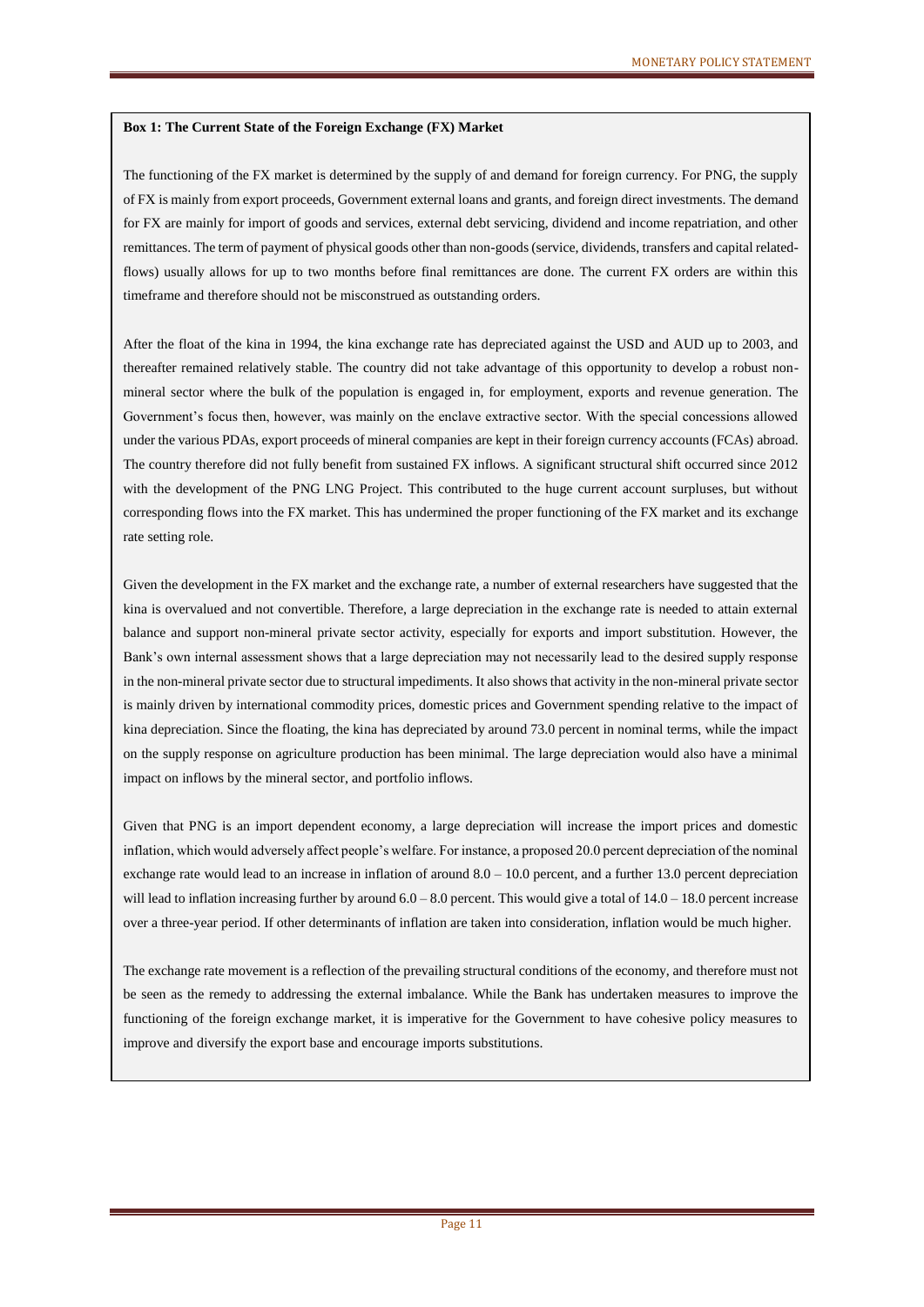#### **Box 2: The Impact of AML/CTF Requirements on Monetary Policy Management**

Monetary Policy is conducted under the Central Banking Act 2000, while crime proceeds and terrorism financing is monitored under the Anti-Money Laundering and Counter Terrorism Financing (AML/CTF) Act 2015, by the Financial Analysis and Supervision Unit (FASU), a unit within the BPNG. It is operationally independent from the Bank. The AML/CTF Act is in line with the Financial Action Task Force's (FATF) international standards. It requires commercial banks and financial institutions to undertake ongoing due diligence on their customers, and reporting suspicious transactions to FASU. The due diligence requirements are to combat transactions relating to crime and other illicit activities, but in the process have discouraged some genuine transactions from the financial system, including deposits. Most financial transactions in PNG, especially by the large informal sector and rural based population, are done through physical exchange of cash. Given this feature, customers or depositors who are unable to disclose their sources of funds are forced to keep them outside of the banking system. This would impact on the banks' financial intermediation role of pooling funds from surplus sectors and lending to deficit sectors. In addition, the liquidity management and forecast of currency held by the public will remain challenging as well as the limited impact of monetary policy on the large informal and rural sectors. Thus, compounding the weak monetary policy transmission process. While the AML/CTF requirements contribute to the integrity of the domestic financial system and addressing the overseas correspondent banking relationships, it is also creating a challenge for monetary policy management and financial inclusion initiatives. BPNG, FASU and the commercial banks will work towards addressing these challenges.